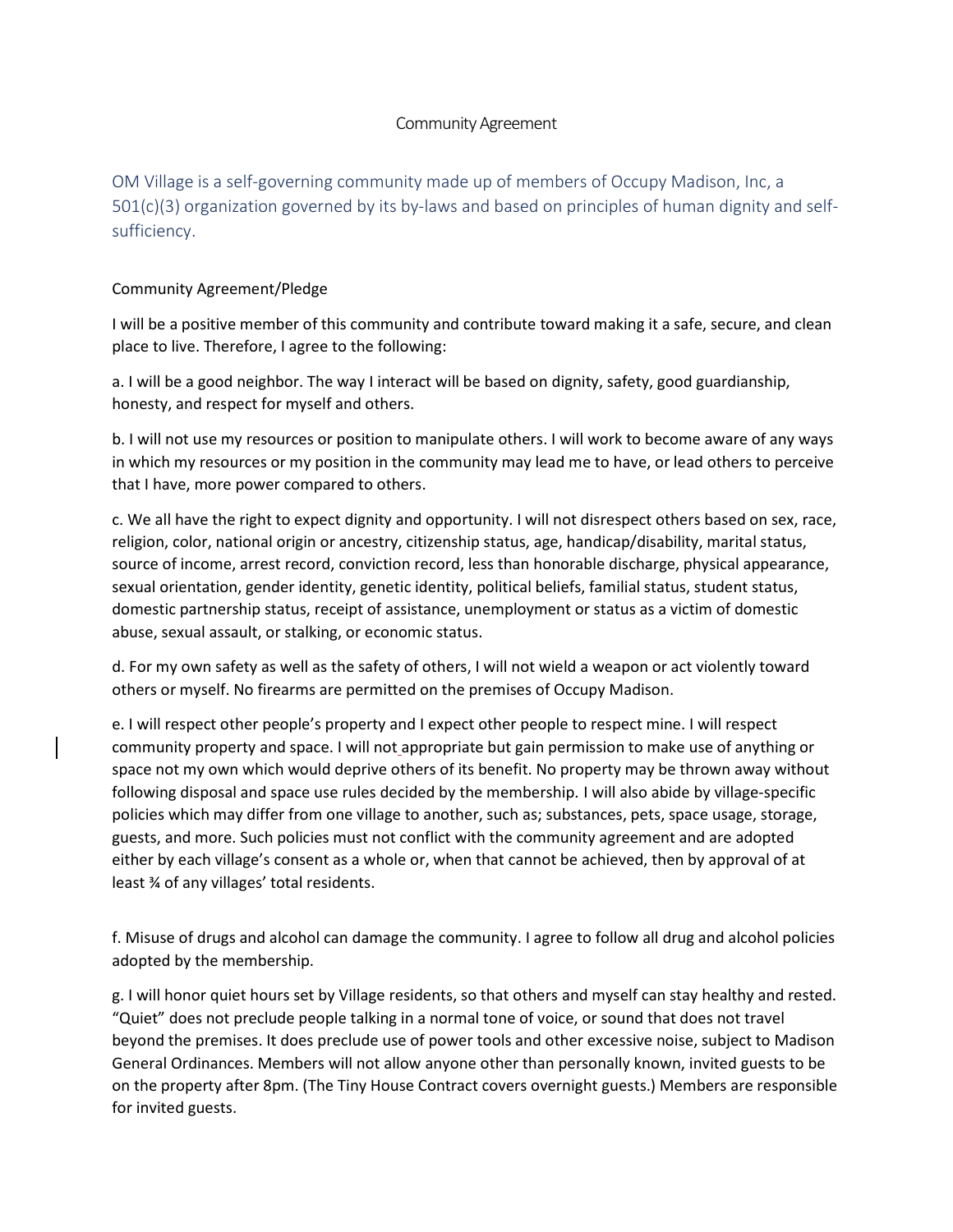h. Stewards will keep the area in and around where they live clean and orderly and will not store personal items outside of the building footprint or allocated storage space, as agreed upon.

i. I will help keep the community areas clean.

j. I will pick up after my pet immediately. I will keep my pet leashed at all times or in a temporary enclosure. I will follow pet policies as adopted by the membership. No pets are allowed in the shop during official shop hours, nor the retail area during official store hours, nor in any area where food is prepared.

k. Stewards will maintain the safety equipment inside Tiny Houses (smoke detector, carbon monoxide detector, fire extinguisher) and agree not to have open flames inside Tiny Houses.

l. I agree to participate in the work of self-governance, including governance meetings, the conflict resolution process, and agreed-upon approaches to de-escalation of any conflicts.

m. I know there are costs to keep the residential area running. Stewards will support the goal of selfsufficiency by contributing in a sustainable way appropriate to individual circumstances.

n. I will exercise my responsibility for the safety and security of the community. For life-threatening emergencies or physical injury requiring immediate medical assistance, I will call 911.

o. If I observe behavior or circumstances that threaten the stability or well-being of OM Village or puts my safety or another person's safety at risk, or if I observe any type of harassment or coercion, I will bring that situation to the attention of the immediate shop manager and/or OMI Board, as appropriate. This does not apply to the dispute resolution process.

p. In order to be in compliance with Occupy Madison's 501(c)(3) status as a not-for-profit organization, I will not exploit my relationship with Occupy Madison, Inc. for personal gain.

q. Per Wisconsin state ordinances, I will not smoke (Includes electronic devices) in public or common areas. Smoking will be limited to outdoors or designated areas as described by Wisconsin statute.

OM Village is a place where people value community and support each other. I acknowledge that the success of OM Village depends upon my and everyone else's cooperation and willingness to abide by this agreement. This is not just for myself, but for other people who aspire to participate in this village or another village, for which this could be a model. Therefore, I promise to abide by all of these agreements and others that may be developed by the membership.